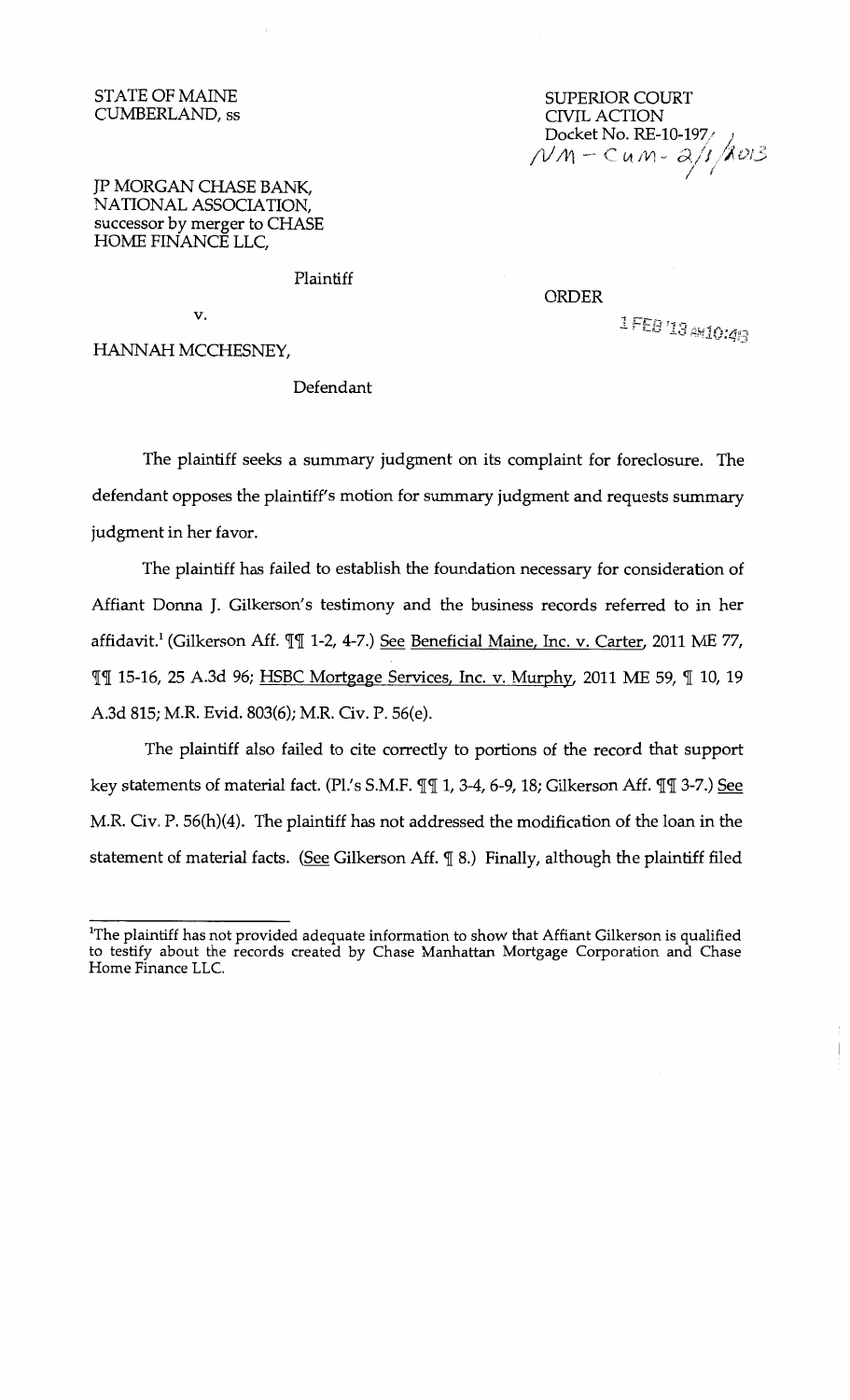a notice or merger,<sup>2</sup> the relationship among the entities is not addressed in the statement of facts. (Pl.'s  $S.M.F. \mathcal{F}$  15.)

The court declines to grant summary judgment in the defendant's favor, as questions of material fact remain regarding ownership of the note and mortgage. (Def.'s A.S.M.F.  $\P\P$ [ D1-D2; Schofield Aff.  $\P$ [ 3-6.)

The entry is

The Plaintiff's Motion for Summary Judgment is DENIED.

The Defendant's Request for Summary Judgment is DENIED.

 $31.12$ Dated:

Mm √ancv Mills

Justice, Superior Court

2 No motion for substitution of parties was filed. M.R. Civ. P. 25.